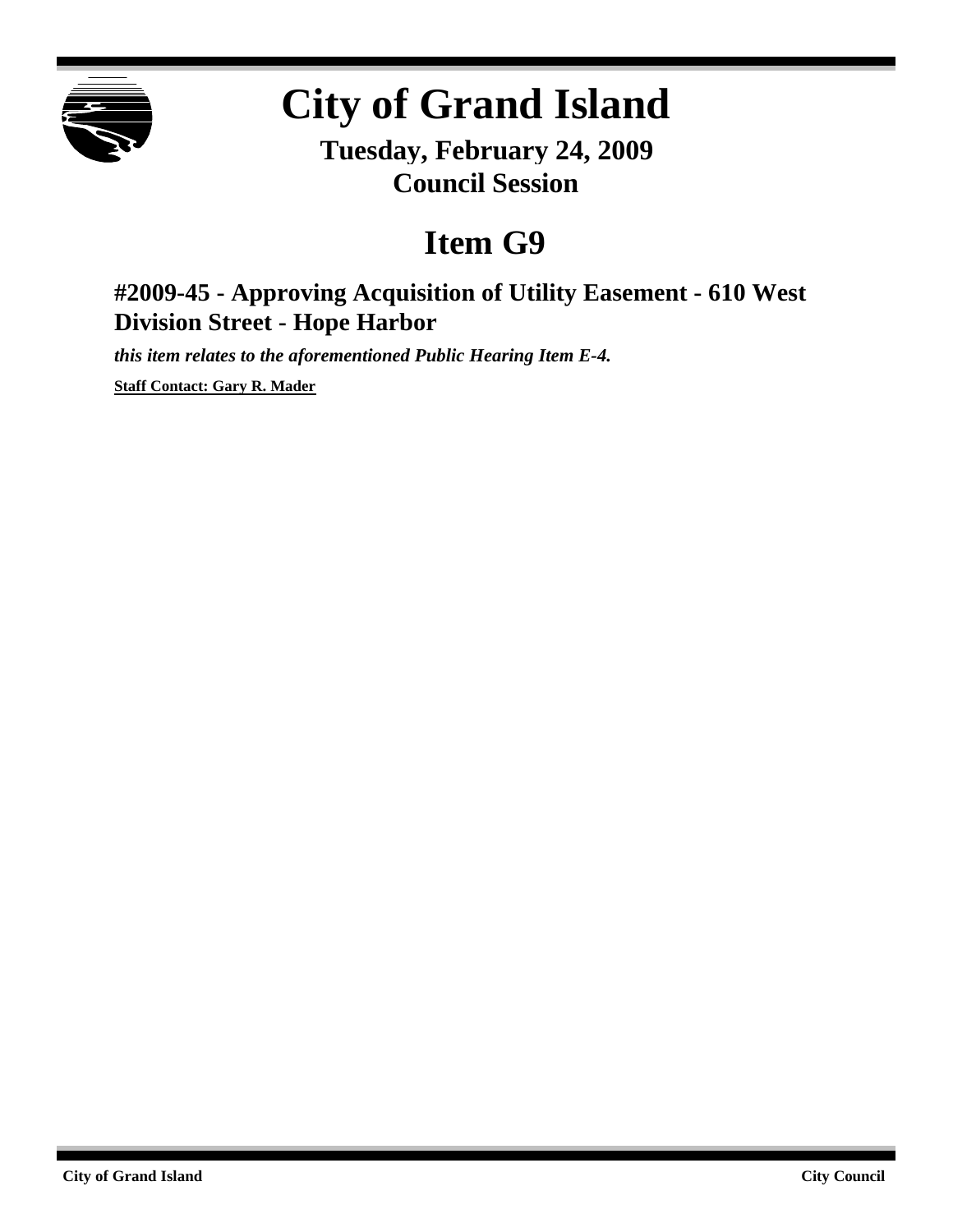## R E S O L U T I O N 2009-45

WHEREAS, a public utility easement is required by the City of Grand Island, from Hope Harbor, to install, upgrade, maintain and repair public utilities and appurtenances, including lines and transformers; and;

WHEREAS, a public hearing was held on February 24, 2009, for the purpose of discussing the proposed acquisition of an easement located in the City of Grand Island, Hall County, Nebraska; and more particularly described as follows:

Commencing at the northeasterly corner of Lot Six (6) Block Eighty Five (85) Original Town, now city of Grand Island; thence southwesterly along the northerly line of said Lot Six (6), a distance of thirteen and seven tenths (13.7) feet to the ACTUAL Point of Beginning; thence southeasterly, parallel with the easterly line of said Lot Six (6), a distance of twenty (20.0) feet; thence southwesterly, parallel with the northerly line of said Lot Six (6), a distance of twenty (20.0) feet; thence northwesterly, parallel with the easterly line of said Lot Six (6), a distance of twenty (20.0) feet to a point on the northerly line of said Lot Six (6); thence northeasterly along the northerly line of said Lot Six (6), a distance of twenty (20.0) feet to the said Point of Beginning.

The above-described easement and right-of-way containing a total of 400 square feet, more or less, as shown on the plat dated 2/9/2009, marked Exhibit "A", attached hereto and incorporated herein by reference,

NOW, THEREFORE, BE IT RESOLVED BY THE MAYOR AND COUNCIL OF THE CITY OF GRAND ISLAND, NEBRASKA, that the City of Grand Island be, and hereby is, authorized to acquire a public utility easement fromHope Harbor, on the above-described tract of land. - - -

Adopted by the City Council of the City of Grand Island, Nebraska, February 24, 2009.

Margaret Hornady, Mayor

\_\_\_\_\_\_\_\_\_\_\_\_\_\_\_\_\_\_\_\_\_\_\_\_\_\_\_\_\_\_\_\_\_\_\_\_\_\_\_

Attest:

RaNae Edwards, City Clerk

\_\_\_\_\_\_\_\_\_\_\_\_\_\_\_\_\_\_\_\_\_\_\_\_\_\_\_\_\_\_\_\_\_\_\_\_\_\_\_

| Approved as to Form ¤ |                 |
|-----------------------|-----------------|
| February 19, 2009     | ¤ City Attorney |